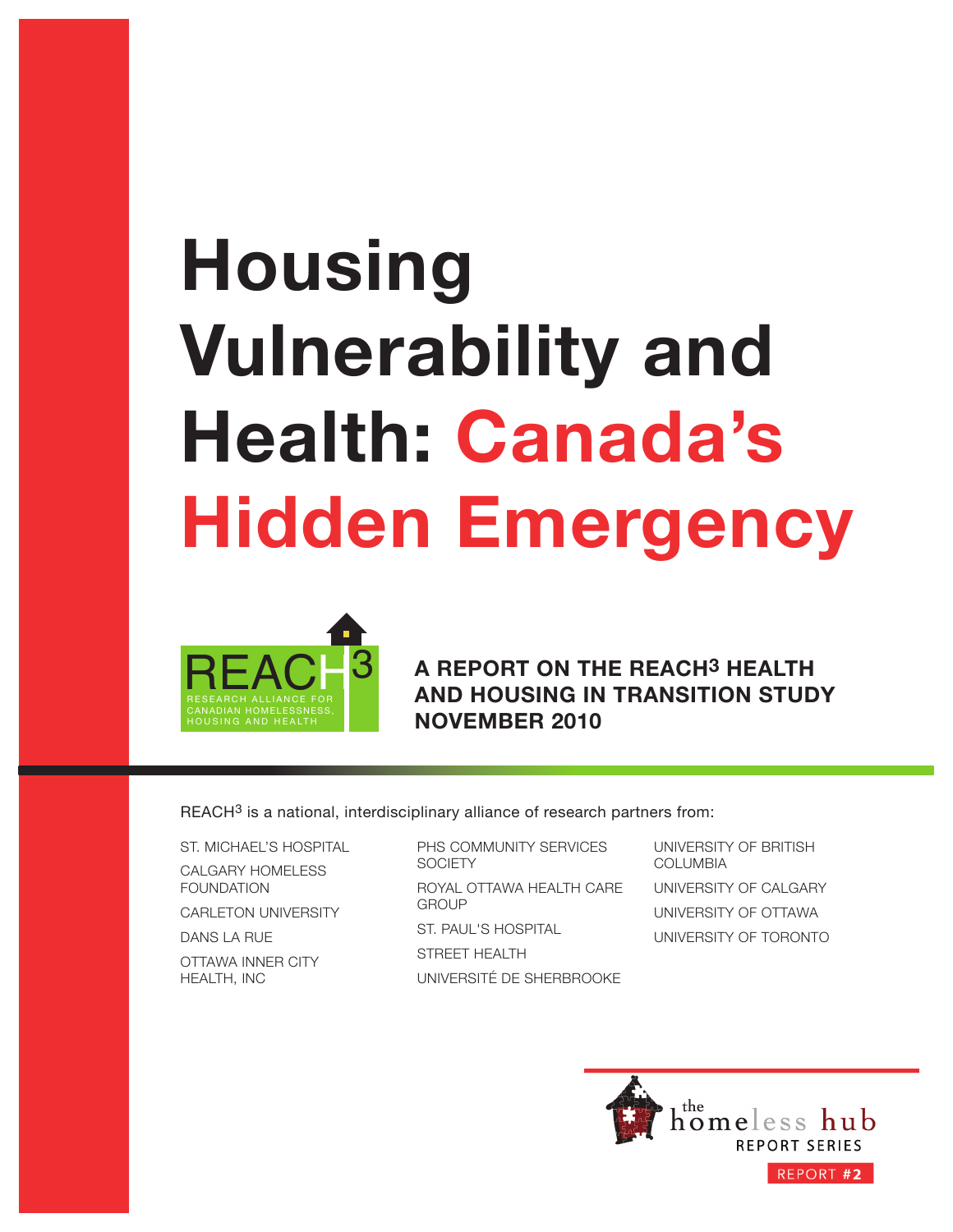## **The Health and Housing in Transition (HHiT) Study**

### **A LONGITUDINAL STUDY OF THE HEALTH OF VULNERABLY HOUSED AND HOMELESS ADULTS IN VANCOUVER, TORONTO, AND OTTAWA**

**The HHiT study is a large, multi-city study to learn more about the health of vulnerably housed and homeless adults across Canada.**

The results will help us better understand how changes in housing status can affect health. They will also help us to identify factors that help people achieve stable, healthy housing.

### **SIGNIFICANCE:**

This is the first study to report on longitudinal changes (i.e. changes over time) in the health and housing status of vulnerably housed and homeless people in Canada, and the first to compare their health outcomes.

### **FOCUS:**

This study is tracking the health and housing status of 1,200 vulnerably housed and homeless single adults in Vancouver, Toronto, and Ottawa over a two-year period. We recruited 200 vulnerably housed adults and 200 homeless adults in each city (1,200 total), from shelters, meal programs, single room occupancy hotels, and rooming houses.

### **WHAT'S NEXT:**

In 2009, we completed our first round of interviews with participants. In 2010 and 2011, we'll conduct follow-up interviews, to see how – and why – participants' housing and health status have changed. This information will be useful to communities and decision-makers; our goal is to guide the development of effective programs and policies to prevent and end housing vulnerability and homelessness.

### **WHO'S INVOLVED:**

Research partners from the Centre for Research on Inner City Health (St. Michael's Hospital); Carleton University; Centre for Research on Educational and Community Services (University of Ottawa); Ottawa Inner City Health, Inc; PHS Community Services Society (Vancouver); Royal Ottawa Health Care Group; Street Health (Toronto); and University of British Columbia. HHiT is funded by the Canadian Institutes of Health Research.

### **DEFINITIONS:**

For this study, we defined **"homelessness"** as living in a shelter, on the street, or in other places not intended for human habitation. We also considered people who were couch surfing (i.e. staying temporarily with family or friends) to be homeless.

A person was **"vulnerably housed"** if they had their own place, but at some point in the past year had either been homeless or had moved at least twice.

However, the results showed us that in many ways, the division between these two groups is false. The people we identified as "vulnerably housed" were not just *at risk* of homelessness; in the past 2 years, they had spent almost as much time homeless (just under 5 months per year) as the homeless group did (6.5 months per year). Instead of two distinct groups, this is one large, severely disadvantaged group that transitions between the two housing states.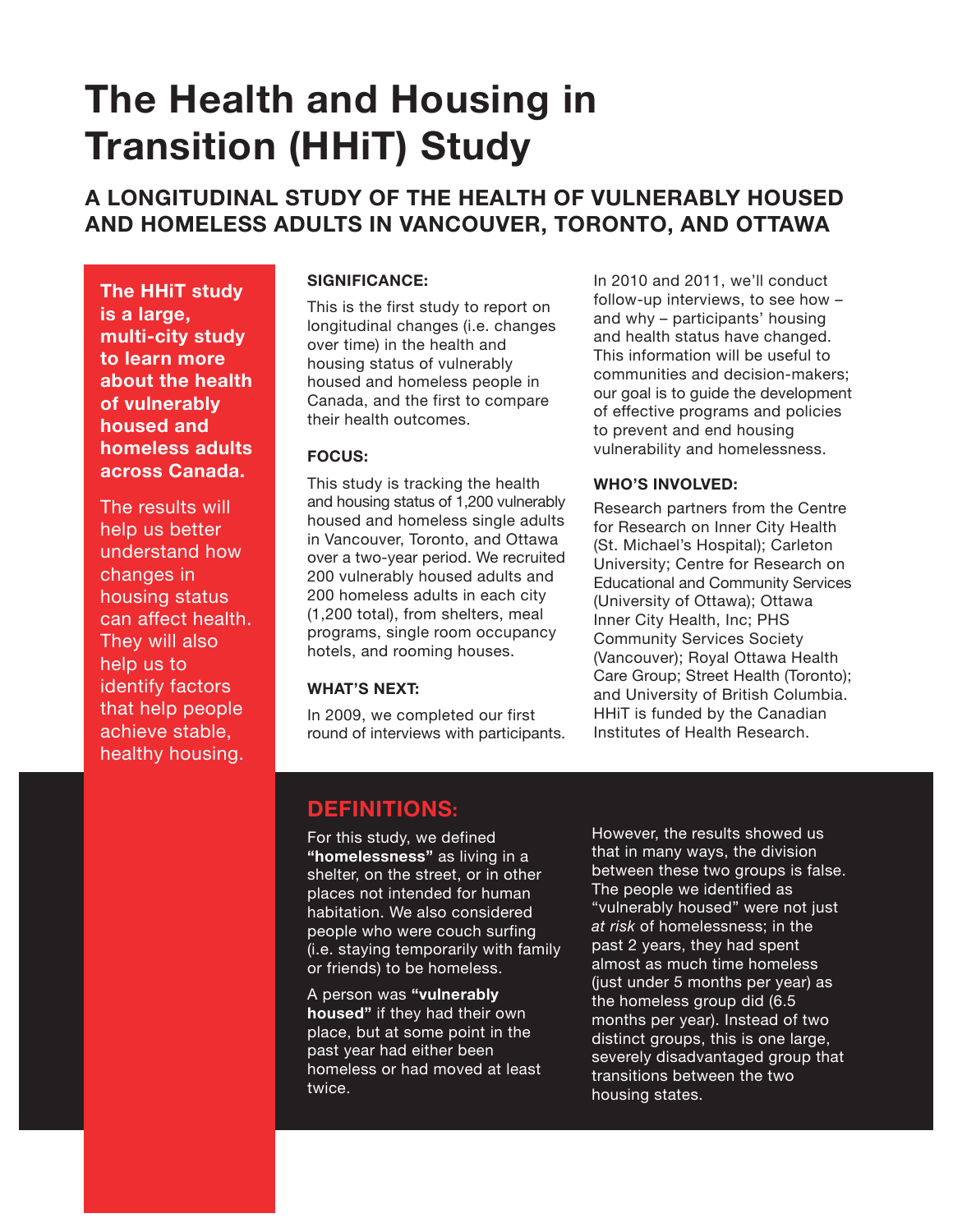**The HHiT findings in this report are from our first round of in-person, structured interviews with participants, conducted in 2009.** We asked questions about demographics, housing history, social support, health status, substance use, and health care utilization.

**The result is a detailed health and social profile of vulnerably housed and homeless single adults across Canada.**

### **WHAT WE FOUND:**

### **PEOPLE WHO ARE VULNERABLY HOUSED FACE THE SAME SEVERE HEALTH PROBLEMS AS PEOPLE WHO ARE HOMELESS**

**People who don't have a healthy place to live – regardless of whether they're vulnerably housed or homeless – are at high risk of:**

- **Serious physical and mental health problems**
- $\mathcal{L}_{\mathcal{A}}$ **Problems accessing the health care they need**
- **Hospitalization**
- **Assault**
- **Going hungry**

### **THE IMPLICATION: A HIDDEN EMERGENCY**

**The number of people experiencing the devastating health outcomes associated with inadequate housing could be staggering – far beyond previous estimates based on shelter and street counts.** Across Canada, there are about 17,000 shelter beds available on a regular basis, $1$  but almost 400,000 people are vulnerably housed.<sup>2</sup> See page 4 for a breakdown by city and province.

*On any given night in Canada, for every one person sleeping in a shelter, there are 23 more people living with housing vulnerability.*

*They are all at risk of devastating health outcomes.*

### **THE SOLUTION: HEALTHY HOUSING**

**The real gulf in health outcomes doesn't lie between people who are homeless and people who aren't homeless. It's between those who have continued access to** *healthy* **housing, and those who don't.**

To support health, housing must be *decent*, *stable*, and *appropriate* to its residents' needs. See page 6 to learn more about what makes housing "healthy".

 $\overline{P_{\text{R}}}\left\{ \overline{P_{\text{R}}}\right\}$ 

*<sup>D</sup>ECEN<sup>T</sup>*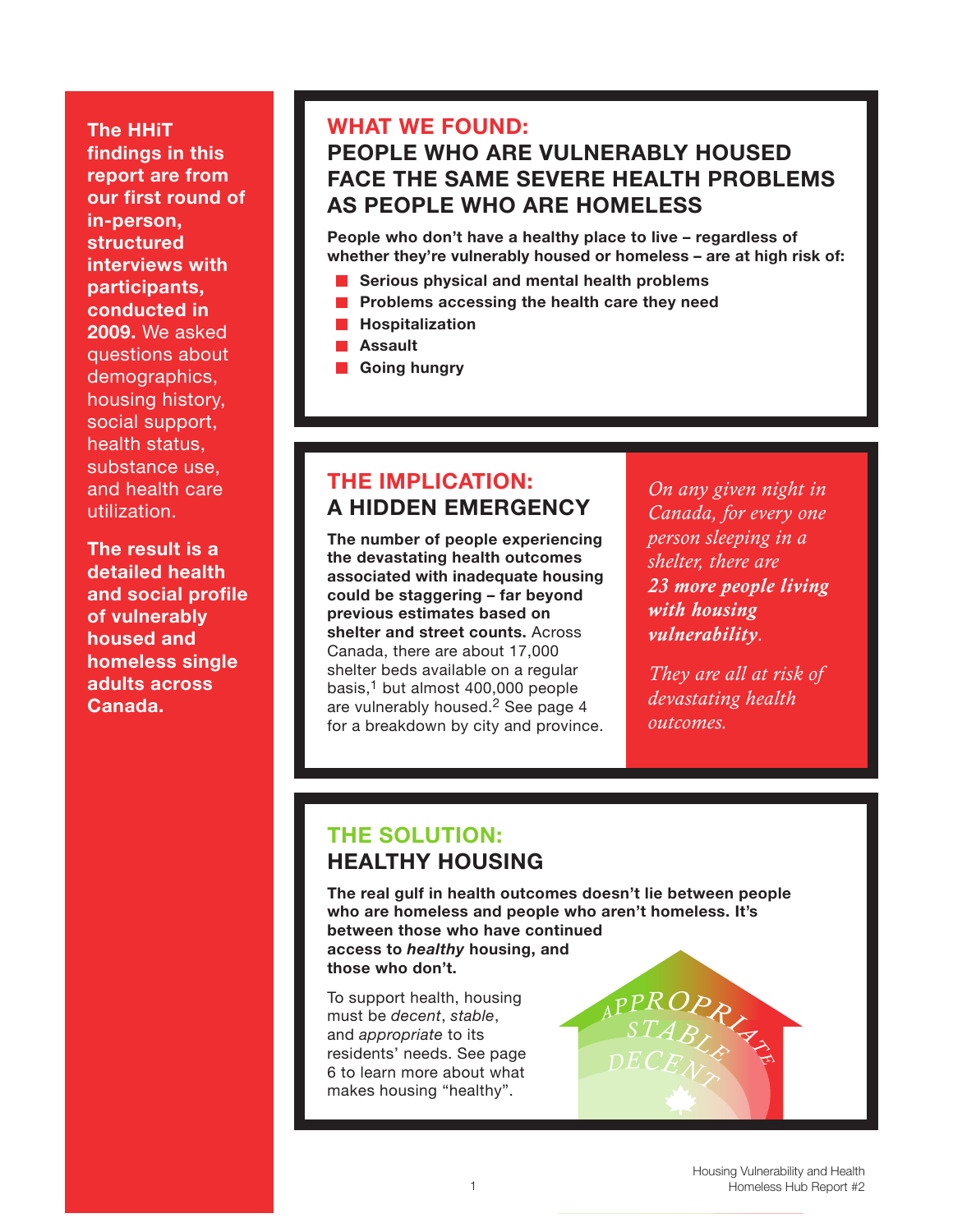### **PHYSICAL HEALTH ISSUES**

**People who are vulnerably housed face the same severe health problems – and danger of assault – as people who are homeless.**

### **Among people who don't have a healthy place to live – regardless of whether they're vulnerably housed or homeless:**

- Chronic health conditions like arthritis (33%), Hepatitis B and C (30%), asthma (23%), high blood pressure (18%), chronic obstructive pulmonary disease (18%), ulcers (9%), diabetes (8%), heart disease (8%), HIV (6%), cirrhosis (6%), cancer (5%), epilepsy (4%), and fetal alcohol syndrome (4%) are common.
- Over 1/4 (28%) have trouble walking, lost a limb, or other problems with mobility.
- 38% had been beaten up or attacked in the past year.

### **MENTAL HEALTH ISSUES**

**People who don't have a healthy place to live are at high risk of serious mental health problems.**

#### **Among people who don't have a healthy place to live – regardless of whether they're vulnerably housed or homeless:**

- More than half (52%) reported a past diagnosis of a mental health problem.
- 61% have had a traumatic brain injury at some point in their lives.
- The top-reported mental health issues were depression (31%), anxiety (14%), bipolar disorder (13%), schizophrenia (6%), and post-traumatic stress disorder (5%).

### **BARRIERS TO SELF CARE**

**1 in 3 people who don't have a healthy place to live have trouble getting enough to eat.**

#### **Among people who don't have a healthy place to live – regardless of whether they're vulnerably housed or homeless:**

- 1 in 3 (33%) reported having trouble getting enough to eat.
- 1 in 4 (27%) reported not being able to get good quality food.
- 1 in 5 (22%) reported that their diet is not nutritious.
- Of the 36% who have been advised to follow special diets, only 38% actually follow them.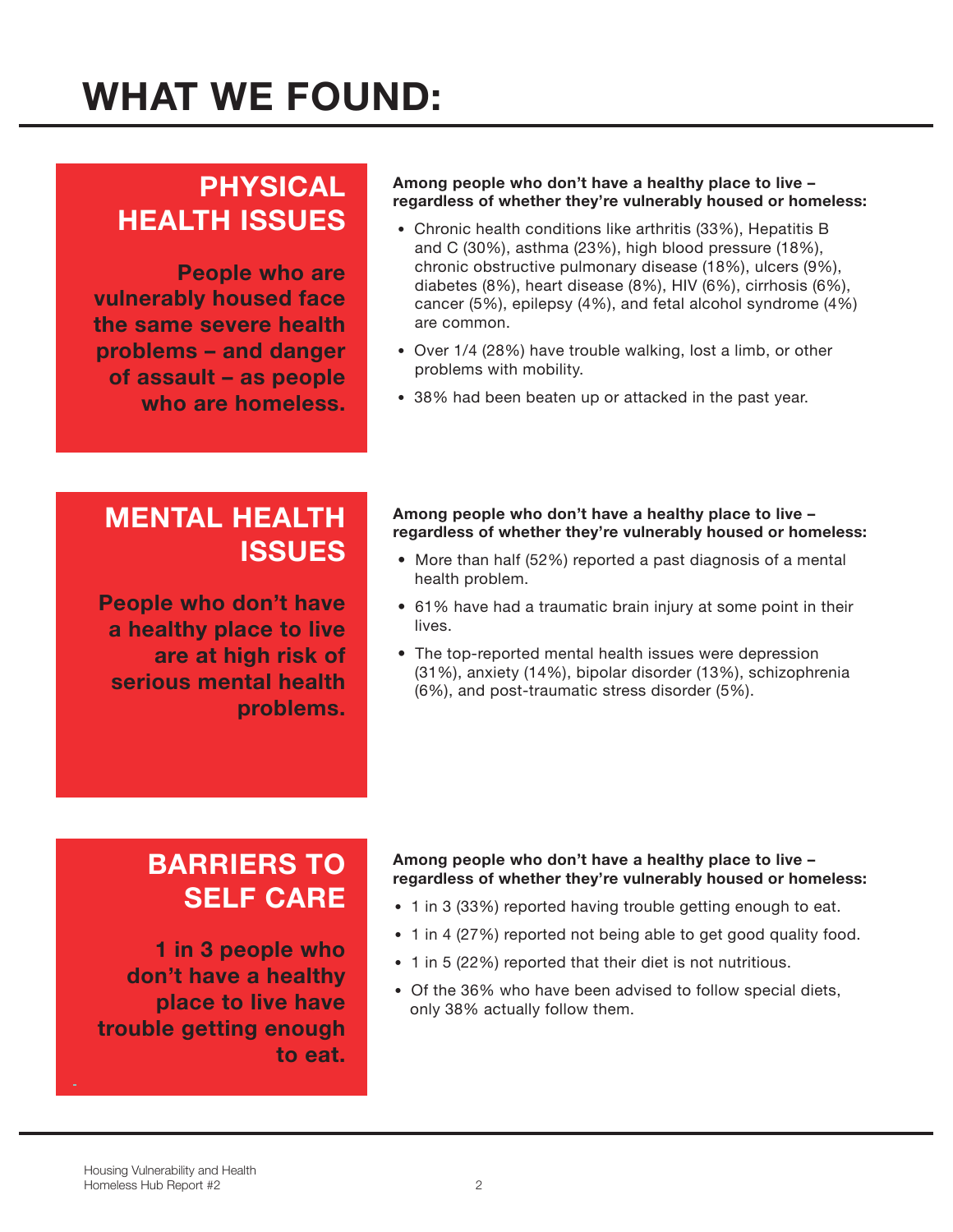### **BARRIERS TO HEALTH CARE**

**Almost 40% of people who don't have a healthy place to live can't access the health care they need.**

### **Among people who don't have a healthy place to live – regardless of whether they're vulnerably housed or homeless:**

- 38% reported having unmet health care needs (i.e. needing health care, but being unable to get it) at some point in the past year.
- 23% reported having had unmet mental health care needs.
- The top barriers to accessing health care were: being too depressed/not up for going (11%); being refused service (10%); not having a health card (9%); and the wait for an appointment was too long (8%).
- 1 in 5 (19%) reported that they didn't know where to go to get the mental health care they needed.

### **HOSPITAL VISITS**

**Many people who don't have a healthy place to live end up hospitalized or in the emergency department.**

#### **Among people who don't have a healthy place to live – regardless of whether they're vulnerably housed or homeless:**

- 55% had visited the emergency department at least once in the past year.
- 1 in 4 (25%) had been hospitalized overnight at least once in the past year (not counting nights spent in the emergency department).

### **Other National Research: VULNERABLY HOUSED AND HOMELESS PEOPLE NATIONWIDE DIE MUCH EARLIER THAN PEOPLE WHO LIVE IN STABLE HOUSING.**

In 2009, Hwang *et al.*3 analyzed the mortality rates and causes of death for 15,000 people living in shelters, rooming houses, and hotels across Canada. The study found that among people in Canada who don't have a healthy place to live:

- The average lifespan is 7-10 years shorter than the lifespan of the general Canadian population.
- Men have about the same chance (32%) of surviving to age 75 as an average man in 1921 – before the advent of antibiotics.
- Women have about the same chance (60%) of surviving to age 75 as an average woman in Guatemala, where a significant proportion of the population lacks access to basic health care services.
- Many excess deaths are related to mental disorders and suicides. Homeless and vulnerably housed men are twice as likely as the general Canadian population to commit suicide. Homeless and vulnerably housed women are almost 6 times more likely to commit suicide.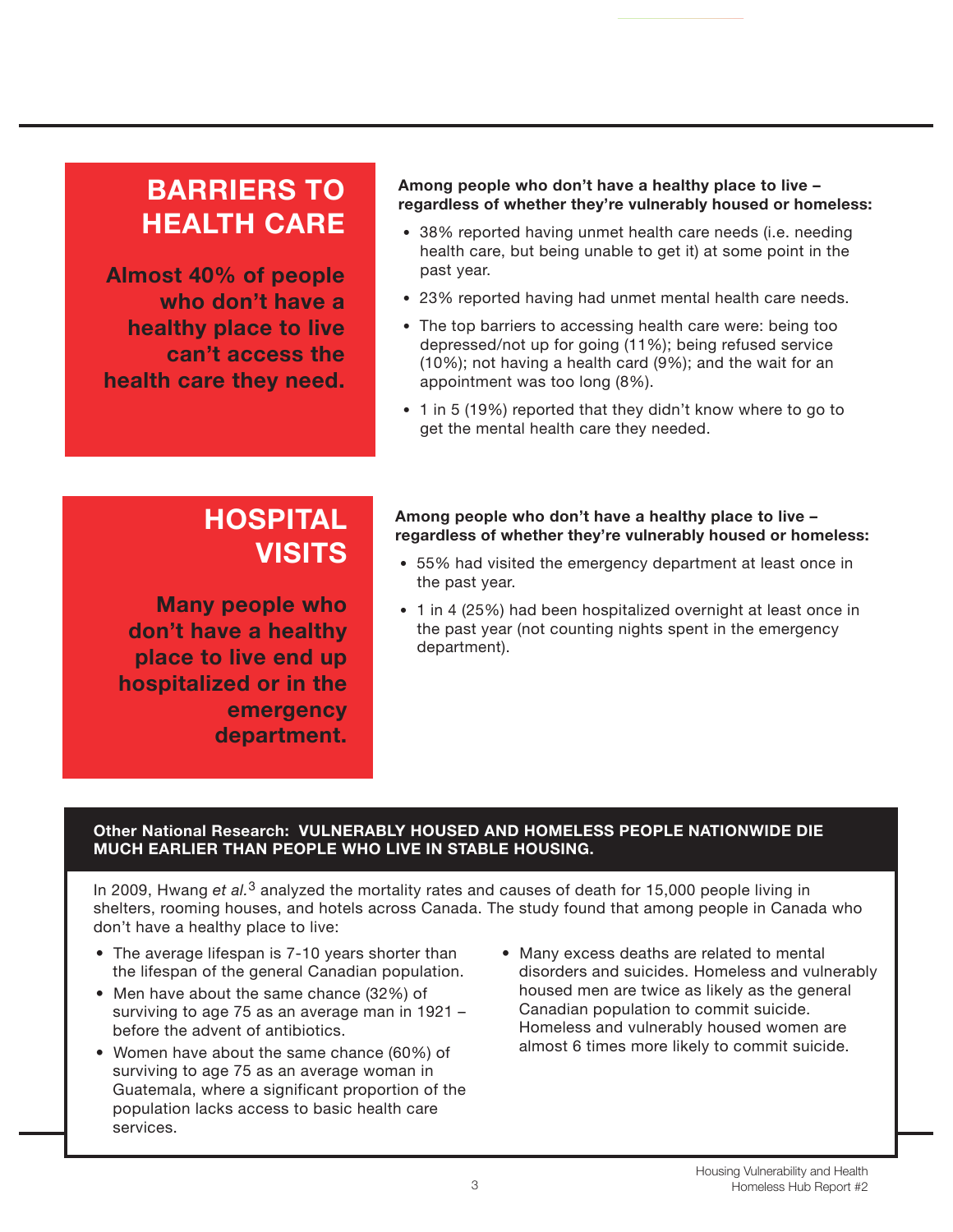# **THE IMPLICATION: CANADA'S HIDDEN CRISIS**

*On any given night in Canada, for every one person sleeping in a shelter, there are 23 more people living with housing vulnerability. They are all at risk of devastating health outcomes.* 

**ABOUT THESE TABLES:** HOMELESSNESS AND HOUSING VULNERABILITY ACROSS CANADA

**We used Homeless Individuals and Families Information System (HIFIS) data on Canada's shelter bed capacity to estimate how many people may be homeless on any given night in Canada.** However, it's important to note that shelter counts don't include people who are sleeping on the street or couch surfing. The total number of homeless people in Canada is unknown.

**We used Canada Mortgage and Housing Corporation (CMHC) data on low and moderate income renters who spent more than 50% of their income on rent to estimate how many people are vulnerably housed across Canada.** When housing costs more than 50% of a low household income, tenants don't have enough money left over to meet basic needs, like paying for food, clothing, and medication.<sup>2, 4</sup>

**This is a different definition of "housing vulnerability" than the one we used for the HHiT study (see page 1).** There's no national data for our specific criteria. We're using the CMHC data for this purpose because the "vulnerably housed" individuals we looked at for the HHiT study are likely to share many important characteristics with the individuals in the CMHC "vulnerably housed" group, since (a) the vulnerably housed group we looked at in the HHiT study had a low income (about \$900/month), and spent an average of 52% of their income on rent, and (b) this extreme level of housing affordability stress is likely to put tenants at risk of homelessness.

**It's also important to note that the shelter bed data in this table indicates individuals, but the housing vulnerability data indicates households (i.e. groups of people who live together).**

| Canada                           | 16,758 |
|----------------------------------|--------|
| <b>Newfoundland and Labrador</b> | 64     |
| St. John's                       | 64     |
| <b>Prince Edward Island</b>      | 12     |
| <b>Nova Scotia</b>               | 168    |
| <b>Halifax</b>                   | 160    |
| <b>New Brunswick</b>             | 171    |
| <b>Saint John</b>                | 57     |
| Québec                           | 2,769  |
| <b>Québec City</b>               | 276    |
| <b>Montréal</b>                  | 1,558  |
| <b>Ontario</b>                   | 6,881  |
| <b>Ottawa</b>                    | 932    |
| <b>Toronto</b>                   | 3,377  |
| <b>Hamilton</b>                  | 407    |
| Niagara Region                   | 182    |
| London                           | 284    |
| Windsor                          | 84     |
| <b>Manitoba</b>                  | 732    |
| Winnipeg                         | 462    |
| <b>Saskatchewan</b>              | 461    |
| <b>Saskatoon</b>                 | 156    |
| <b>Alberta</b>                   | 3,243  |
| Calgary                          | 1,882  |
| <b>Edmonton</b>                  | 859    |
| <b>British Columbia</b>          | 2,108  |
| <b>Vancouver</b>                 | 1,120  |
| <b>Victoria</b>                  | 192    |
| <b>Yukon</b>                     | 16     |
| <b>Northwest Territories</b>     | 114    |
| <b>Nunavut</b>                   | 19     |

NUMBER OF SHELTER BEDS AVAILABLE ON A REGULAR BASIS

Source: 2009 Shelter Capacity Report, Homeless Individuals and Families Information System (HIFIS) (Homelessness Partnering Secretariat). Ottawa: Human Resources and Skills Development Canada; 2010.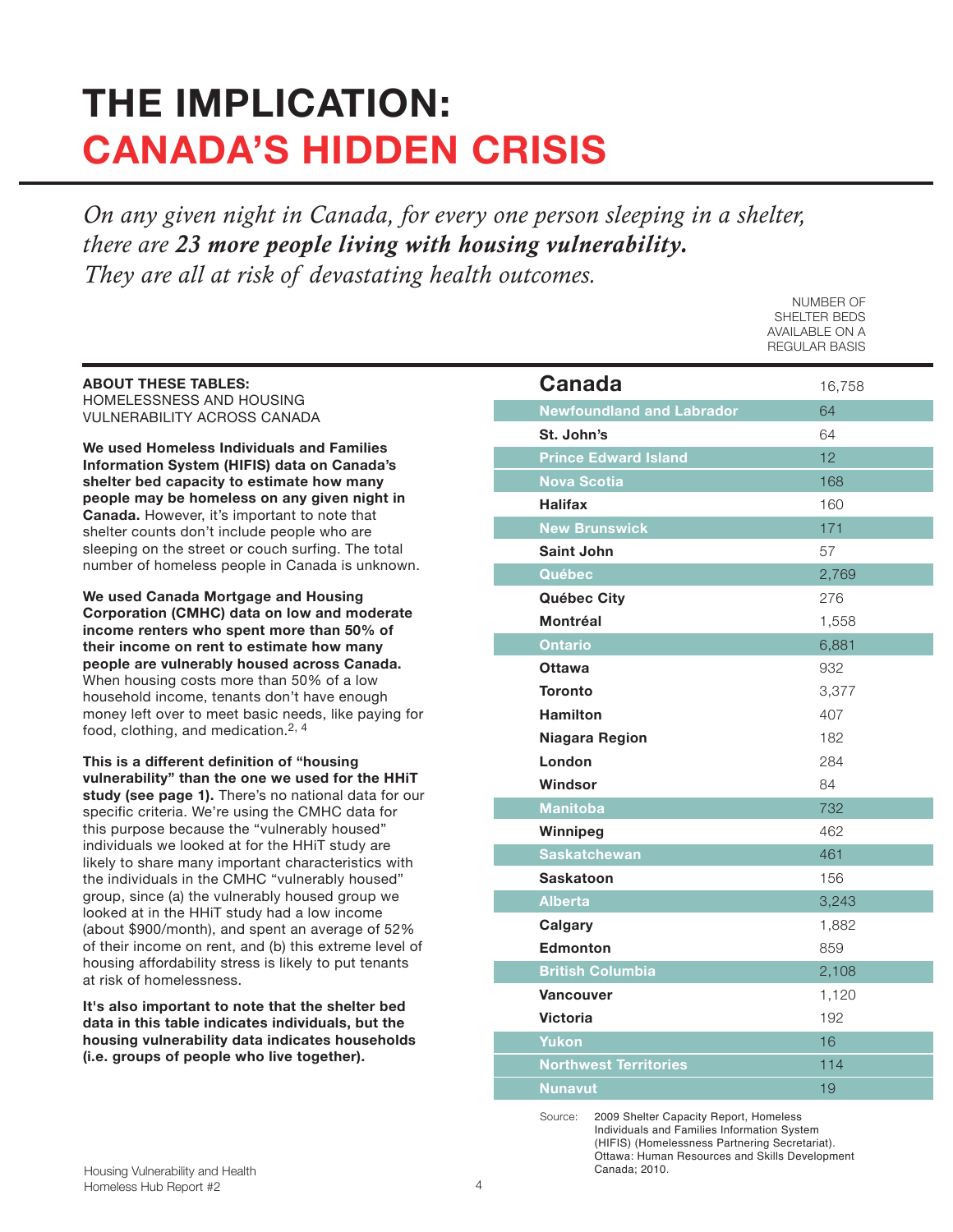| <b>NUMBER OF</b><br><b>HOUSEHOLDS</b><br><b>EXPERIENCING</b><br><b>HOUSING</b><br><b>VULNERABILITY</b> | <b>HOUSING</b><br><b>VULNERABILITY:</b><br>% OF TOTAL<br><b>HOUSEHOLDS</b>                                                                                                                                                                                                                                                                                                                                                                                                                                                              |      | <b>TOTAL</b><br><b>HOUSEHOLDS</b> |                                  |
|--------------------------------------------------------------------------------------------------------|-----------------------------------------------------------------------------------------------------------------------------------------------------------------------------------------------------------------------------------------------------------------------------------------------------------------------------------------------------------------------------------------------------------------------------------------------------------------------------------------------------------------------------------------|------|-----------------------------------|----------------------------------|
| 380,610                                                                                                |                                                                                                                                                                                                                                                                                                                                                                                                                                                                                                                                         | 3.2% | 11,766,100                        | <b>Canada</b>                    |
| 4,805                                                                                                  |                                                                                                                                                                                                                                                                                                                                                                                                                                                                                                                                         | 2.5% | 191,800                           | <b>Newfoundland and Labrador</b> |
| 2,390                                                                                                  |                                                                                                                                                                                                                                                                                                                                                                                                                                                                                                                                         |      |                                   | St. John's                       |
| 1,310                                                                                                  |                                                                                                                                                                                                                                                                                                                                                                                                                                                                                                                                         | 2.6% | 50,900                            | <b>Prince Edward Island</b>      |
| 12,635                                                                                                 |                                                                                                                                                                                                                                                                                                                                                                                                                                                                                                                                         | 3.5% | 360,800                           | <b>Nova Scotia</b>               |
| 6,625                                                                                                  |                                                                                                                                                                                                                                                                                                                                                                                                                                                                                                                                         |      |                                   | <b>Halifax</b>                   |
| 6,435                                                                                                  |                                                                                                                                                                                                                                                                                                                                                                                                                                                                                                                                         | 2.3% | 284,200                           | <b>New Brunswick</b>             |
| 1,245                                                                                                  |                                                                                                                                                                                                                                                                                                                                                                                                                                                                                                                                         |      |                                   | <b>Saint John</b>                |
| 111,190                                                                                                |                                                                                                                                                                                                                                                                                                                                                                                                                                                                                                                                         | 3.6% | 3,061,400                         | Québec                           |
| 10,325                                                                                                 |                                                                                                                                                                                                                                                                                                                                                                                                                                                                                                                                         |      |                                   | Québec City                      |
| 69,210                                                                                                 |                                                                                                                                                                                                                                                                                                                                                                                                                                                                                                                                         |      |                                   | <b>Montréal</b>                  |
| 146,075                                                                                                |                                                                                                                                                                                                                                                                                                                                                                                                                                                                                                                                         | 3.4% | 4,319,100                         | <b>Ontario</b>                   |
| 10,670                                                                                                 |                                                                                                                                                                                                                                                                                                                                                                                                                                                                                                                                         |      |                                   | <b>Ottawa</b>                    |
| 70,085                                                                                                 |                                                                                                                                                                                                                                                                                                                                                                                                                                                                                                                                         |      |                                   | <b>Toronto</b>                   |
| 8,755                                                                                                  |                                                                                                                                                                                                                                                                                                                                                                                                                                                                                                                                         |      |                                   | <b>Hamilton</b>                  |
| 4,575                                                                                                  |                                                                                                                                                                                                                                                                                                                                                                                                                                                                                                                                         |      |                                   | St. Catharines-Niagara           |
| 6,600                                                                                                  |                                                                                                                                                                                                                                                                                                                                                                                                                                                                                                                                         |      |                                   | London                           |
| 3,895                                                                                                  |                                                                                                                                                                                                                                                                                                                                                                                                                                                                                                                                         |      |                                   | Windsor                          |
| 8,575                                                                                                  |                                                                                                                                                                                                                                                                                                                                                                                                                                                                                                                                         | 2.0% | 414,300                           | <b>Manitoba</b>                  |
| 6,690                                                                                                  |                                                                                                                                                                                                                                                                                                                                                                                                                                                                                                                                         |      |                                   | Winnipeg                         |
| 8,260                                                                                                  |                                                                                                                                                                                                                                                                                                                                                                                                                                                                                                                                         | 2.4% | 346,700                           | <b>Saskatchewan</b>              |
| 3,130                                                                                                  |                                                                                                                                                                                                                                                                                                                                                                                                                                                                                                                                         |      |                                   | Saskatoon                        |
| 26,300                                                                                                 |                                                                                                                                                                                                                                                                                                                                                                                                                                                                                                                                         | 2.2% | 1,184,000                         | <b>Alberta</b>                   |
| 8,605                                                                                                  |                                                                                                                                                                                                                                                                                                                                                                                                                                                                                                                                         |      |                                   | Calgary                          |
| 10,915                                                                                                 |                                                                                                                                                                                                                                                                                                                                                                                                                                                                                                                                         |      |                                   | <b>Edmonton</b>                  |
| 54,165                                                                                                 |                                                                                                                                                                                                                                                                                                                                                                                                                                                                                                                                         | 3.6% | 1,520,100                         | <b>British Columbia</b>          |
| 31,295                                                                                                 |                                                                                                                                                                                                                                                                                                                                                                                                                                                                                                                                         |      |                                   | Vancouver                        |
| 5,135                                                                                                  |                                                                                                                                                                                                                                                                                                                                                                                                                                                                                                                                         |      |                                   | <b>Victoria</b>                  |
| 365                                                                                                    |                                                                                                                                                                                                                                                                                                                                                                                                                                                                                                                                         | 3.2% | 11,500                            | <b>Yukon</b>                     |
| 380                                                                                                    |                                                                                                                                                                                                                                                                                                                                                                                                                                                                                                                                         | 2.8% | 13,700                            | <b>Northwest Territories</b>     |
| 130                                                                                                    |                                                                                                                                                                                                                                                                                                                                                                                                                                                                                                                                         | 1.7% | 7,700                             | <b>Nunavut</b>                   |
|                                                                                                        | Sources:<br>CMHC (census-based housing indicators and data, 2006), quoted in 2006 Census Housing Series:<br>Issue 8 - Households in Core Housing Need and Spending at Least 50% of Their Income on Shelter.<br>Socio-economic Series 10-017. Canada Mortgage and Housing Corporation; 2010.<br>CMHC (census-based housing indicators and data, 2006), quoted in 2006 Census Housing Series:<br>Issue 2 - The Geography of Core Housing Need, 2001-2006. Socio-economic Series 09-005. Canada<br>Mortgage and Housing Corporation; 2009. |      |                                   |                                  |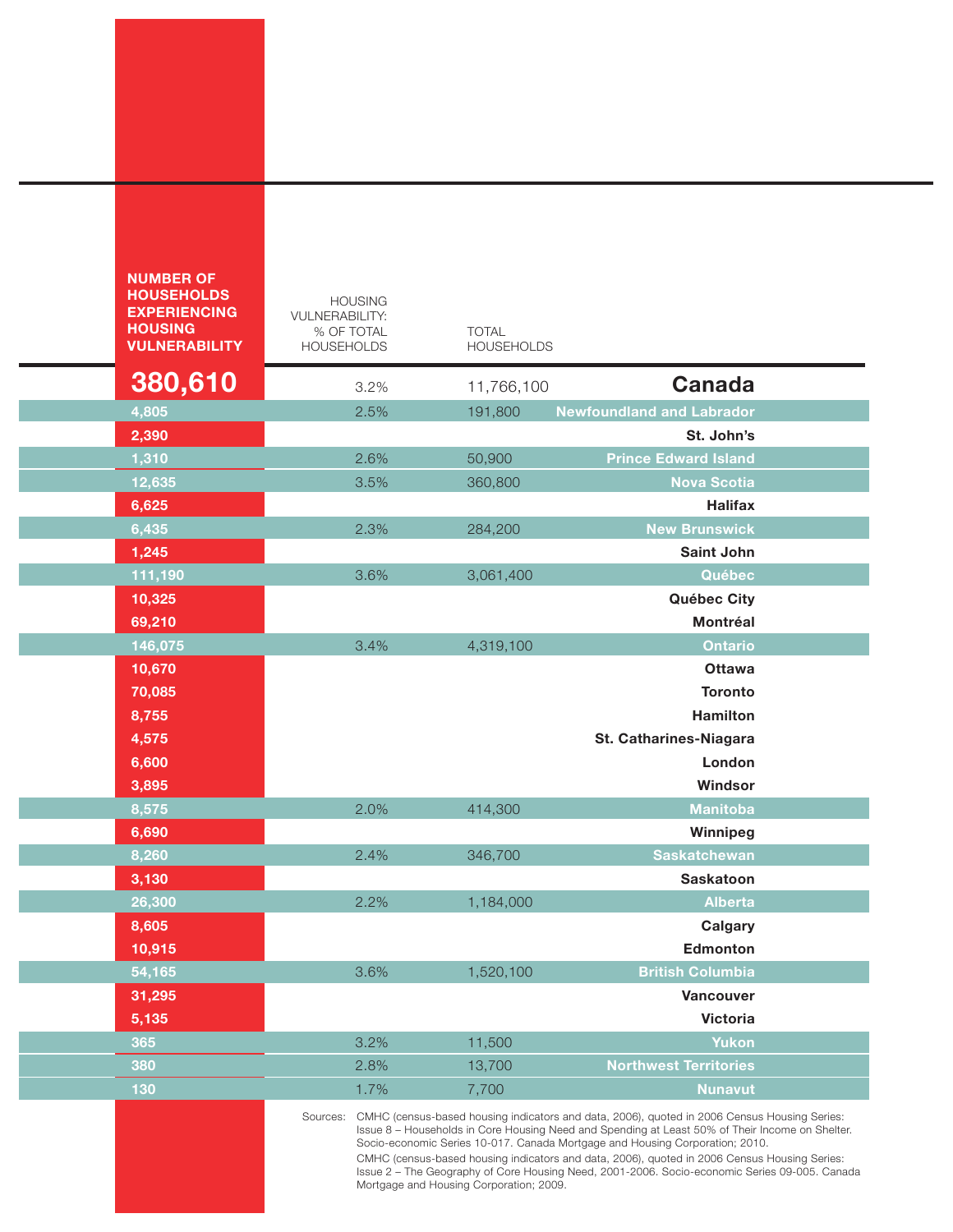# **THE SOLUTION:**

*A healthy place to live is more than just a roof over one's head. To support health, housing must be decent, stable, and appropriate to its residents' needs.*



### **"Decent" housing is good quality.**

Decent housing is safe, clean, in reasonable repair, and offers basic privacy, security, personal space, and protection from dangerously hot or cold weather. In decent housing, residents can rest and recover when they're ill, and stay healthy when they're well.



### **"Stable" housing is affordable.**

Affordable housing costs 30% or less of residents' income, including utilities. At this level, rent is financially sustainable and unlikely to eclipse other basic needs (like buying food, clothing, or medication).

Subsidized rent on private market rentals, or on housing that's owned and managed by government agencies and/or non-profit organizations (i.e. "social housing"), is an affordable housing solution for people with low incomes.



### **"Appropriate" housing offers needed supports.**

The vast majority of vulnerably housed and homeless people – even those with severe mental health and/or substance use issues – can successfully stay housed and off the street when the right supports are in place.

For example, many "supportive" and "supported" housing programs have been very successful in helping people with high needs for support stay housed.<sup>5, 6, 7</sup> "Supportive housing" is social housing that provides tenants with on-site or closely linked medical, mental health, and substance abuse services. "Supported housing" allows people to live independently, in regular housing in the community, and service providers visit clients as needed. Research shows that supportive and supported housing can lead to fewer hospitalizations and less time spent in jail among homeless people with severe mental health issues. The resulting cost savings in these areas significantly offset the cost of the programs. $8, 9, 10$ 

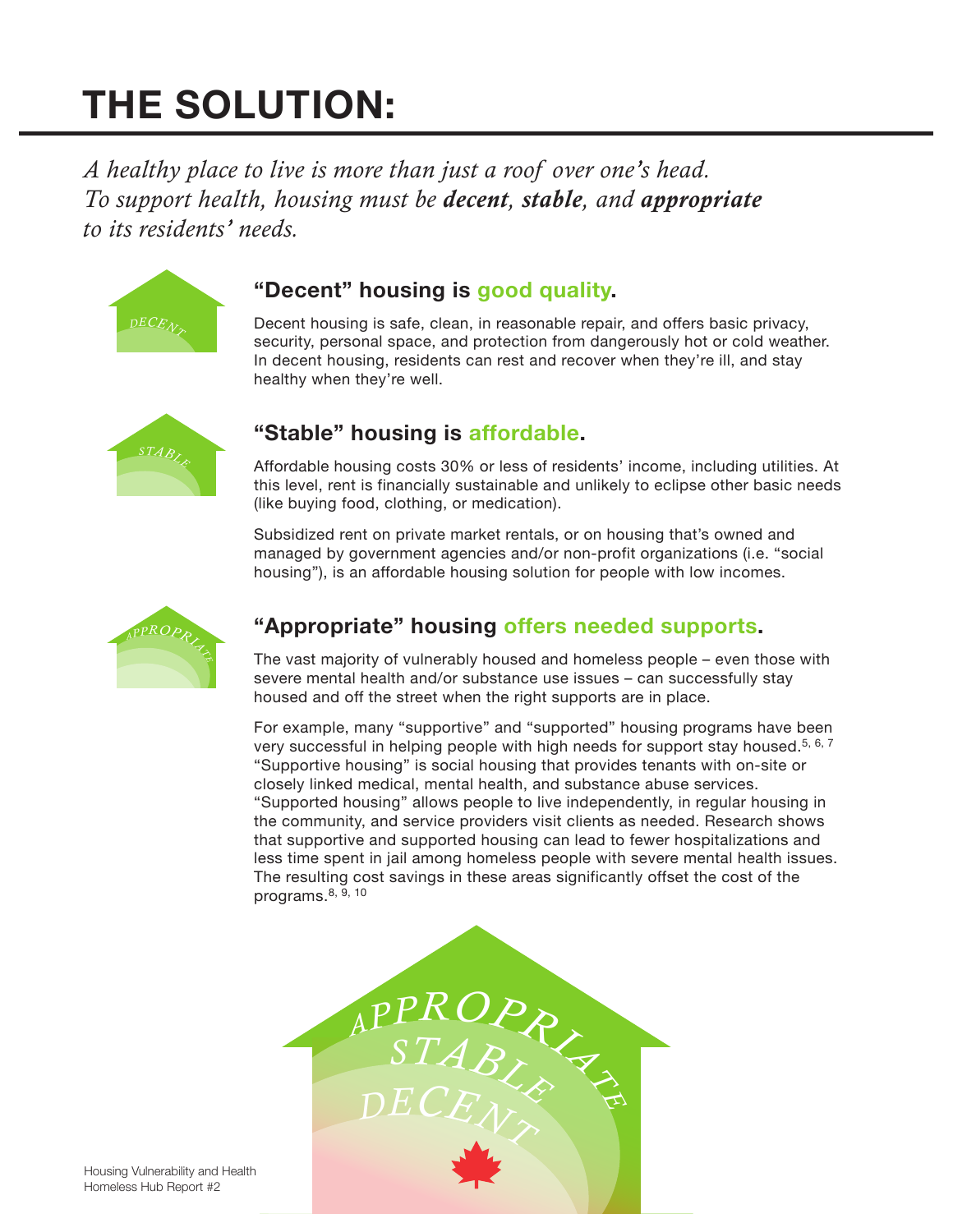### **Everyone needs a healthy place to live.**

Our minimum standards for health care – the Canada Health Act – were introduced "to protect, promote, and restore the physical and mental well-being of residents of Canada".<sup>11</sup> Without healthy housing, the chances of all Canadians benefiting from these standards are very slim.

**Our federal government must respond, and set national housing standards that ensure universal, timely access to decent, stable, and appropriate housing.** Everyone should be able to access – and keep – housing that supports their health.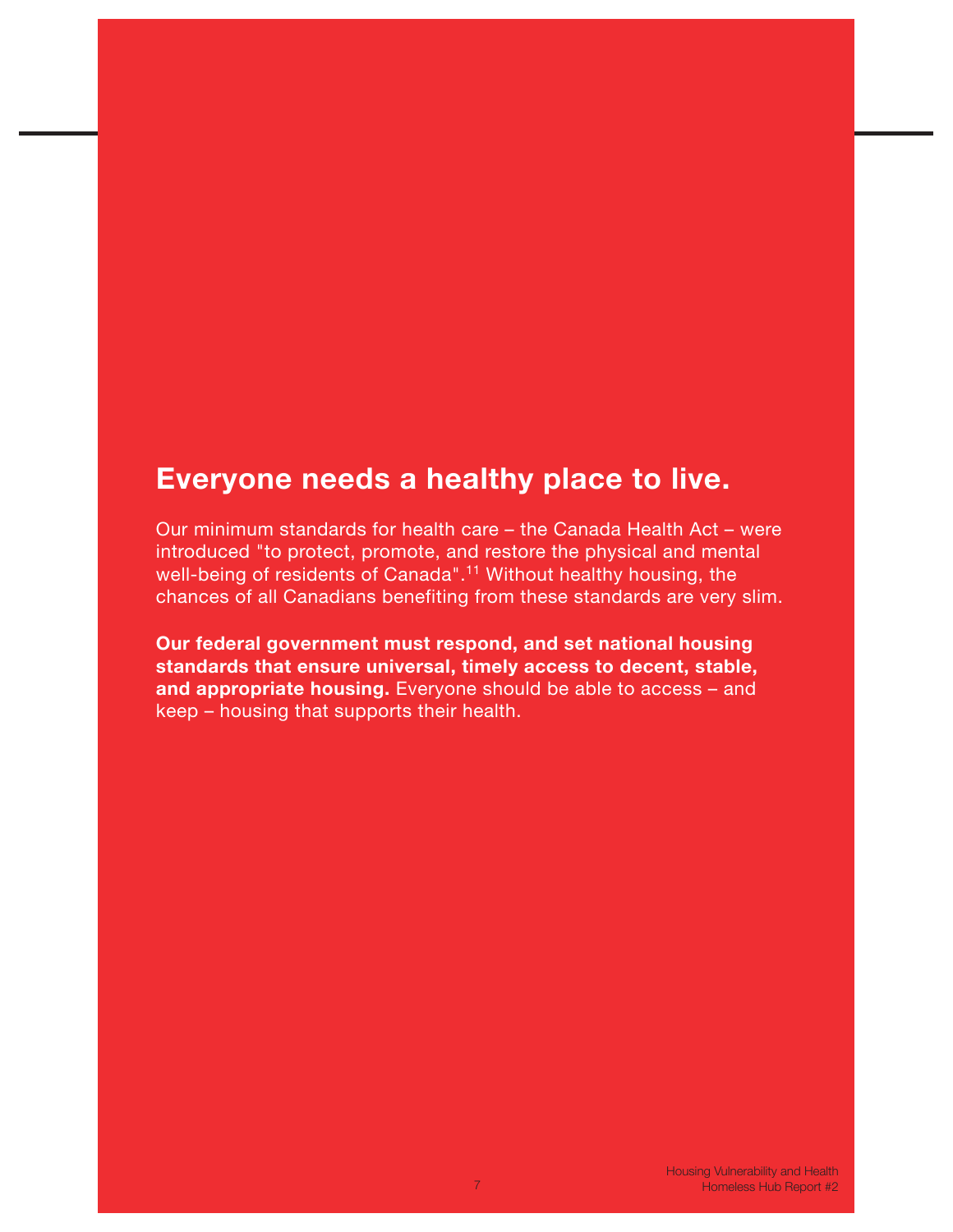# **References**

- 1. 2009 Shelter Capacity Report, Homeless Individuals and Families Information System (HIFIS) (Homelessness Partnering Secretariat). Ottawa: Human Resources and Skills Development Canada; 2010.
- 2. CMHC (census-based housing indicators and data, 2006), quoted in 2006 Census Housing Series: Issue 8 Households in Core Housing Need and Spending at Least 50% of Their Income on Shelter. Socio-economic Series 10-017. Canada Mortgage and Housing Corporation; 2010.
- 3. Hwang SW, Wilkins R, Tjepkema M, O'Campo PJ, Dunn JR. Mortality among residents of shelters, rooming houses and hotels in Canada: An 11-year follow-up study. BMJ. 2009 Oct 26;339:b4036.
- 4. Statistics Canada (Spending Patterns in Canada 2001, Catalogue no. 62-202-XPE) 2001.
- 5. Tsemberis S, Gulcur L, Nakae M. Housing First, consumer choice, and harm reduction for homeless individuals with a dual diagnosis. Am J Public Health. 2004; 94(4):651-656.
- 6. Pearson C, Locke G, Montgomery A, Buron L. The Applicability of Housing First Models to Homeless Persons With Serious Mental Illness. Washington, DC: US Dept of Housing and Urban Development, Office of Policy Development and Research; 2007.
- 7. What Housing First Means For People: Results of Streets to Homes 2007 Post-Occupancy Research. Toronto: City of Toronto Shelter, Support and Housing Administration; 2007.
- 8. Gilmer TP, Stefancic A, Ettner SL, Manning WG, Tsemberis S. Effect of full-service partnerships on homelessness, use and costs of mental health services, and quality of life among adults with serious mental illness. Arch Gen Psychiatry. 2010 Jun;67(6):645-52.
- 9. Rosenheck R, Kasprow W, Frisman L, Liu-Mares W. Cost-effectiveness of supported housing for homeless persons with mental illness. Arch Gen Psychiatry. 2003;60(9):940-951.
- 10. Culhane D, Metraux S, Hadley T. Public service reductions associated with placement of homeless persons with severe mental illness in supportive housing. Housing Policy Debate. 2002;13(1):107-163.
- 11. Canada Health Act 1984, c. 6, s. 9. (Act current to October 6th, 2010).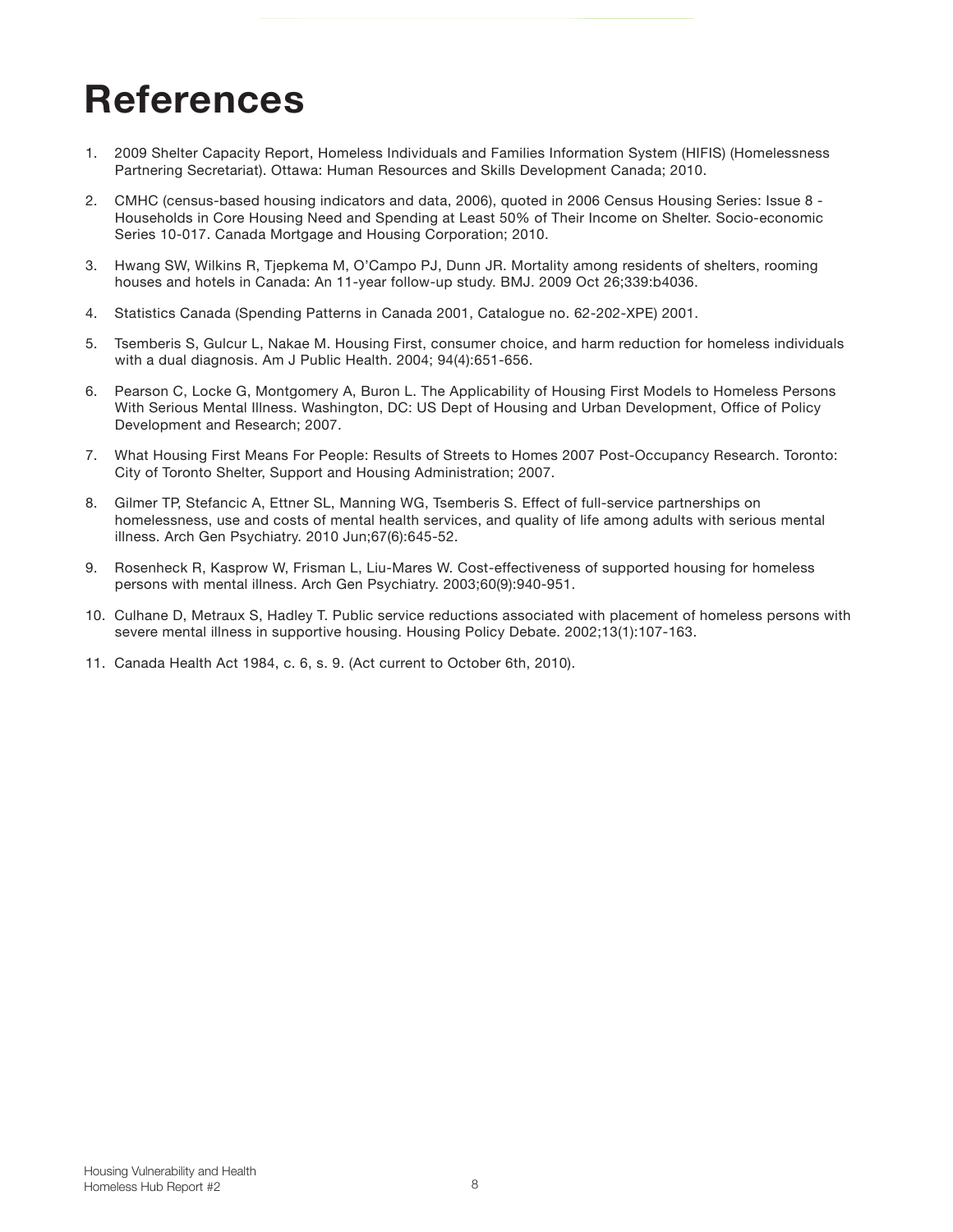# **About this Report**

**Published by:** Research Alliance for Canadian Homelessness, Housing, and Health (REACH3)

**Prepared by:** Emily Holton, Evie Gogosis, and Stephen Hwang

#### **Health and Housing in Transition (HHiT) study research team:**

|  | <b>TORONTO:</b><br>Stephen Hwang, St. Michael's<br>Hospital<br>Laura Cowan, Street Health<br>James Dunn, St. Michael's Hospital<br>Stephanie Gee, Street Health<br>Evie Gogosis, St. Michael's Hospital<br>Jeffrey Hoch, St. Michael's Hospital<br>David Hulchanski, University of<br>Toronto<br>Rosane Nisenbaum, St. Michael's<br>Hospital<br>Ying Di, St. Michael's Hospital | <b>OTTAWA:</b><br>Tim Aubry, University of Ottawa<br>Susan Farrell, Royal Ottawa Health<br>Care Group<br>Josh Greenberg, Carleton University<br>Elizabeth Hay, University of Ottawa<br>Fran Klodawsky, Carleton University<br>Wendy Muckle, Ottawa Inner City<br>Health, Inc. | <b>VANCOUVER:</b><br>Anita Palepu, University of British<br>Columbia<br>Liz Evans, PHS Community Services<br>Society<br>Sarah Evans, PHS Community<br>Services Society<br>Clare Hacksel, PHS Community<br><b>Services Society</b><br>Anita Hubley, University of British<br>Columbia<br>Shannon Pidlubny, University of<br><b>British Columbia</b> |
|--|---------------------------------------------------------------------------------------------------------------------------------------------------------------------------------------------------------------------------------------------------------------------------------------------------------------------------------------------------------------------------------|-------------------------------------------------------------------------------------------------------------------------------------------------------------------------------------------------------------------------------------------------------------------------------|----------------------------------------------------------------------------------------------------------------------------------------------------------------------------------------------------------------------------------------------------------------------------------------------------------------------------------------------------|
|--|---------------------------------------------------------------------------------------------------------------------------------------------------------------------------------------------------------------------------------------------------------------------------------------------------------------------------------------------------------------------------------|-------------------------------------------------------------------------------------------------------------------------------------------------------------------------------------------------------------------------------------------------------------------------------|----------------------------------------------------------------------------------------------------------------------------------------------------------------------------------------------------------------------------------------------------------------------------------------------------------------------------------------------------|

#### **Funding and coordination:**

The Health and Housing in Transition (HHiT) study is funded by the Canadian Institutes of Health Research (CIHR).

The preparation of this report was funded by the Canadian Homelessness Research Network and BMO Financial Group.

The Research Alliance for Canadian Homelessness, Housing, and Health (REACH $3$ ) is coordinated by the Centre for Research on Inner City Health (CRICH), part of the Keenan Research Centre in the Li Ka Shing Knowledge Institute of St. Michael's Hospital. CRICH receives annual core funding from the Ministry of Health and Long-Term Care, Ontario. Learn more about CRICH and REACH3 at **www.crich.ca**.

#### **How to cite this document:**

Housing vulnerability and health: Canada's hidden emergency. Toronto: Research Alliance for Canadian Homelessness, Housing, and Health; November 2010.

An electronic version of this report is available at **www.crich.ca** and **www.homelesshub.ca**.

Cette publication est également disponible en français sur **www.homelesshub.ca** sous le titre: La vulnérabilité en matière de logement et la santé: l'urgence cachée du Canada.

For more information about this report or the Health and Housing in Transition (HHiT) study, contact Evie Gogosis at **GogosisE@smh.ca**.

©2010 Research Alliance for Canadian Homelessness, Housing, and Health (REACH $3$ ).

The views expressed herein are those of the authors and do not necessarily represent the views of the above organizations.

All rights reserved. No part of this publication may be reproduced, stored in a retrieval system, or transmitted in any form or by any means, electronic, mechanical, photocopying, recording, or otherwise, without the proper written permission of the publisher.